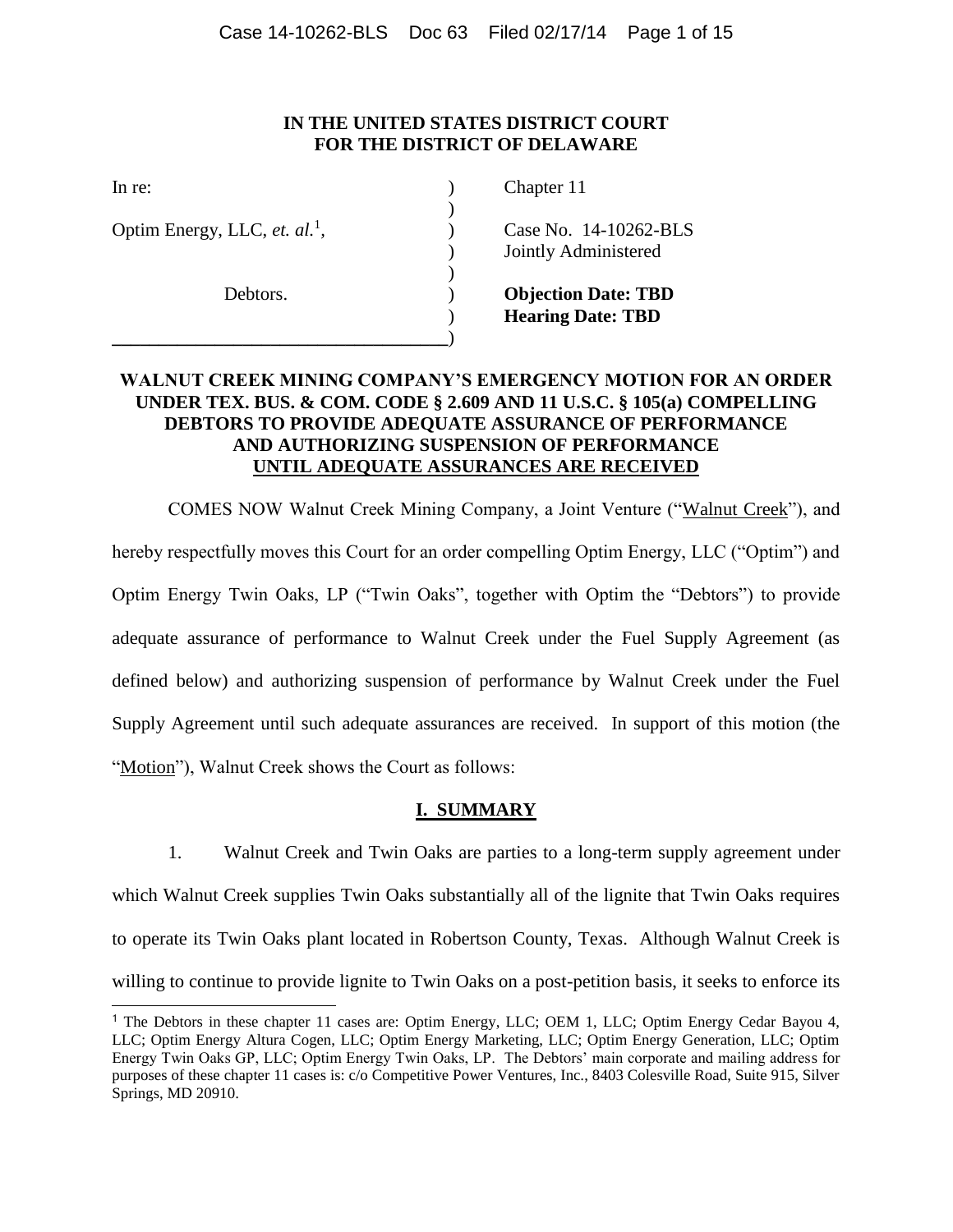#### Case 14-10262-BLS Doc 63 Filed 02/17/14 Page 2 of 15

statutory state law rights by requesting adequate assurance of performance from the Debtors prior to any delivery. Specifically, Walnut Creek requests that the Debtors be required to provide an advanced cash payment to Walnut Creek in an amount sufficient to satisfy the price of lignite purchased by Twin Oaks for the average thirty-day purchase amount during 2013, or \$4,600,000.00 (the "Advanced Cash Payment").

2. Shipping lignite to Twin Oaks on credit would unfairly expose Walnut Creek to significant economic harm. Twin Oaks has already failed to pay under its agreement with Walnut Creek and has admitted its insolvency in its bankruptcy filings. In addition, the Debtors have stated their intention to sell the Twin Oaks' power plant. Moreover, although Twin Oaks has obtained interim approval of debtor-in-possession financing and the use of cash collateral, the post-petition financing documents and order do not adequately protect Walnut Creek from the risk of non-payment.

3. Importantly, Walnut Creek is **not** seeking to withhold delivery of post-petition lignite in exchange for payment of pre-petition claims. Rather, it simply seeks adequate assurances that it will be paid for the lignite it delivers post-petition and requests that until such adequate assurances are given, that it be able to suspend delivery as allowed under state law. Without assurance of post-petition payment for lignite delivered post-petition, Walnut Creek would be forced to assume an extreme credit risk.

#### **II. BACKGROUND**

### **A. Bankruptcy Filing, Jurisdiction & Venue**

4. The Debtors filed their Chapter 11 petitions on February 12, 2014 (the "Petition Date"). The Debtors continue to operate their business and manage their property as debtors-inpossession pursuant to 11 U.S.C. §§ 1107(a) and 1108.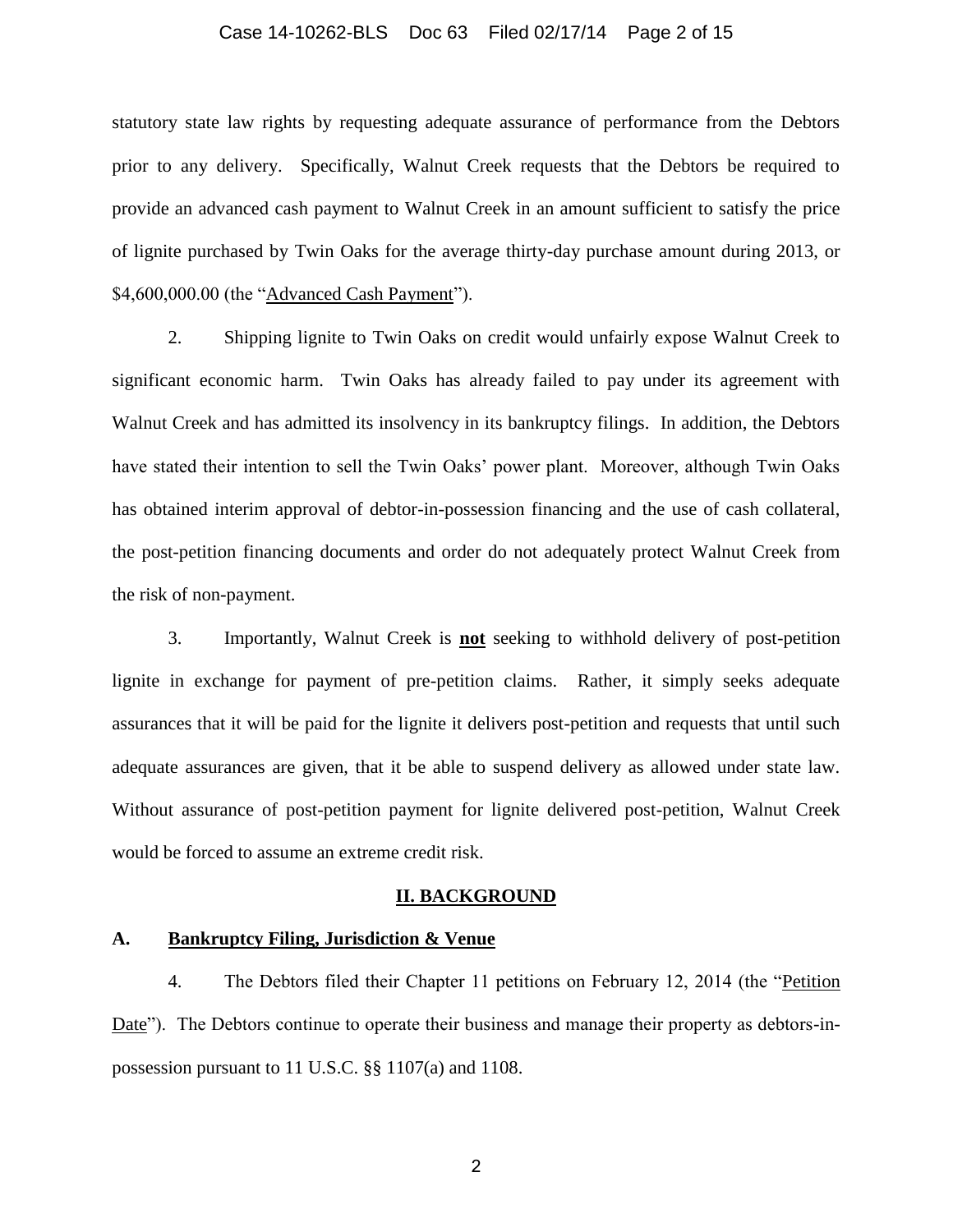5. No creditors' committee or trustee has been appointed.

6. This Court has jurisdiction over the Motion pursuant to 28 U.S.C. §§ 157(b) and 1334(a). This is a core proceeding pursuant to 28 U.S.C.  $\S 157(b)(2)(A)$ .

7. Venue is proper pursuant to 28 U.S.C. §§ 1408 and 1409(a).

## **B. Fuel Supply Agreement**

8. Walnut Creek is a wholly owned subsidiary of Kiewit Mining Group Inc., a Delaware corporation. Walnut Creek operates and holds interests in a mine located between Dallas and Houston, Texas where lignite is produced. Annually, Walnut Creek's captive lignite operation produces more than two million tons of lignite per year, all of which is sold and delivered to Twin Oaks pursuant to the Fuel Supply Agreement.

9. Twin Oaks operates an electric power generating facility in Robertson County, Texas. In that regard, Walnut Creek and Twin Oaks are parties to a Fuel Supply Agreement (as amended, the "Fuel Supply Agreement"), attached hereto as Exhibit A, pursuant to which Walnut Creek supplies lignite to Twin Oaks in exchange for payment. Twin Oaks then utilizes the lignite supplied by Walnut Creek in its electric power generating facility to produce power for customers.

10. The Fuel Supply Agreement has been in existence for many years. The original agreement was dated November 18, 1987 and was entered into between Texas - New Mexico Power Company and Phillips Coal Company. Thereafter, by virtue of assignment or otherwise, the parties to the agreement changed, and, eventually, Walnut Creek and Twin Oaks became the current parties thereto.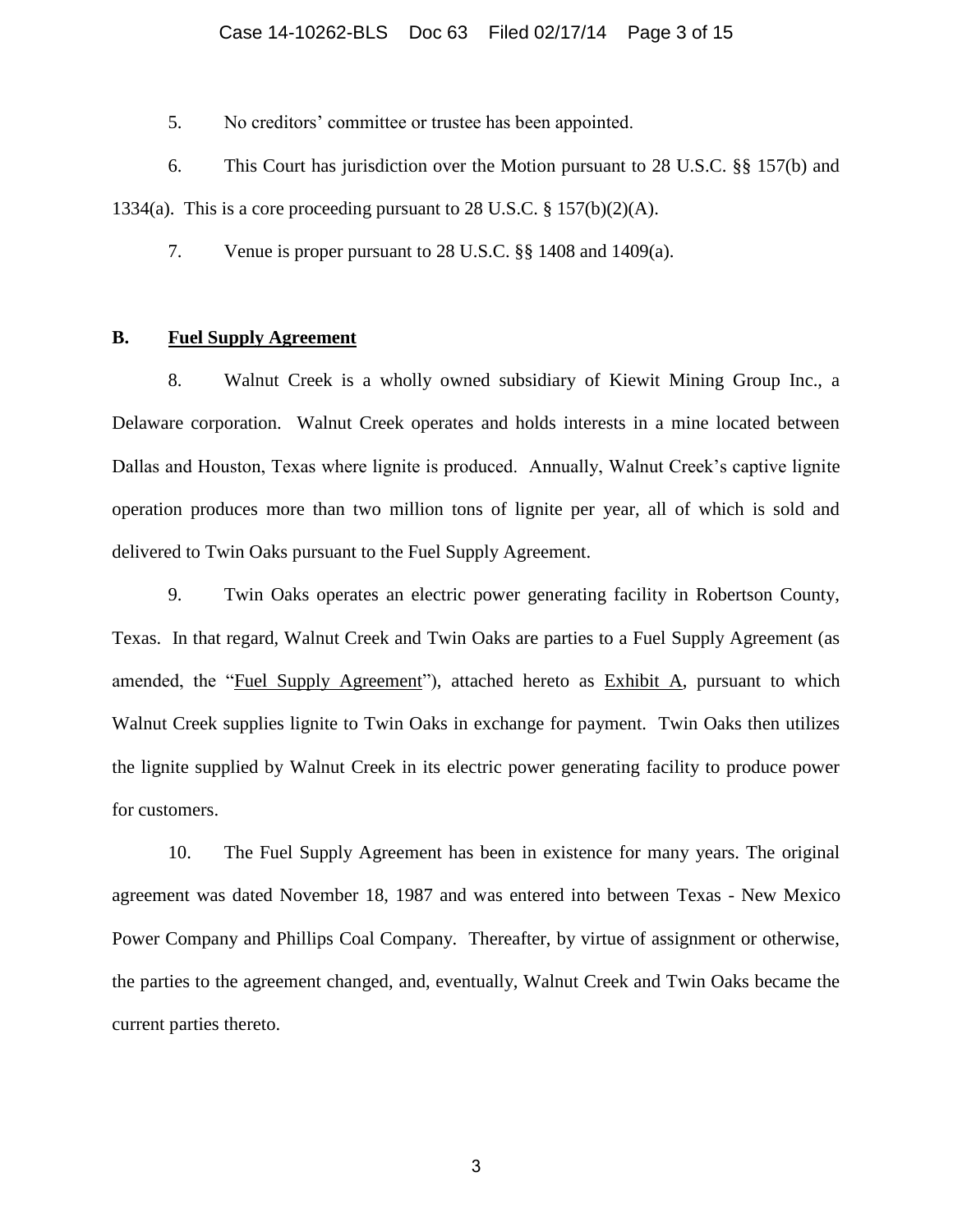### Case 14-10262-BLS Doc 63 Filed 02/17/14 Page 4 of 15

11. The Fuel Supply Agreement sets forth a number of terms and conditions which govern the relationship between Walnut Creek and Twin Oaks. In general, Walnut Creek is required to make deliveries of lignite so as to meet specified quantities and projection notices provided by Twin Oaks. Thereafter, Twin Oaks is required to pay for those deliveries at a price set pursuant to the agreement's pricing provisions. Some of the relevant terms of the Fuel Supply Agreement are summarized below:

- (a) TERM. The Fuel Supply Agreement continues in existence until the first of the following occurs: (a) the delivery of and payment for or payment for 935 million Dths<sup>2</sup> of lignite; (b) the satisfaction or waiver of the parties' obligations under the Agreement; or (c) the termination of the Agreement in accordance with its terms. Given the Annual Lignite Quantities delineated in Amended Exhibit C to the Fuel Supply Agreement, the delivery of 935 million Dths of lignite will likely not occur until sometime after the year 2025. (*See* Amendment No. 3 at ¶ 1 and Amended Exhibit "C" attached thereto).
- (b) QUANTITIES AND DELIVERY. The precise quantity of lignite to be supplied by Walnut Creek under the Fuel Supply Agreement is governed by Annual Projection Notices, as adjusted by Monthly Projection Notices, issued by Twin Oaks. However, if properly requested, Walnut Creek can be obligated to deliver to Twin Oaks up to 30 million Dths of lignite each year. Subject to the Agreement's shortfall and make-up provisions, the Agreement also guarantees Walnut Creek that Twin Oaks will take the delivery of not less than a specified Annual Quantity (which, for 2014, is 17.4 million Dths). Likewise, Twin Oaks is generally required to purchase from Walnut Creek a minimum of 92.5% of its total fuel consumption for its Robertson County, Texas facility. With respect to delivery, Walnut Creek provides Twin Oaks with consistent delivery as it is reasonably able. (*See* Fuel Supply Agreement, Article 4; Amendment No. 3 at ¶ 2)
- (c) PAYMENT TERMS. Twin Oaks is invoiced for the lignite Walnut Creek has delivered two times each month, once for lignite delivered in the last half of the prior month and once for lignite delivered in the first half of the current month. Invoices are payable 10 business days following Twin Oaks' receipt thereof, and past-due payments bear interest until the date payment is sent. Walnut Creek is also entitled to collect shortfall costs from Twin Oaks in certain instances. (*See* Fuel Supply Agreement, Article 7)
- (d) GOVERNING LAW. The Fuel Supply Agreement is governed by Texas Law. (*See* Fuel Supply Agreement, Article 18 at §18.01)

l

<sup>2</sup> A "Dth" is defined by the Fuel Supply Agreement to mean a dekatherm, which is equal to one million Btu's. (*See* Fuel Supply Agreement, Article 1)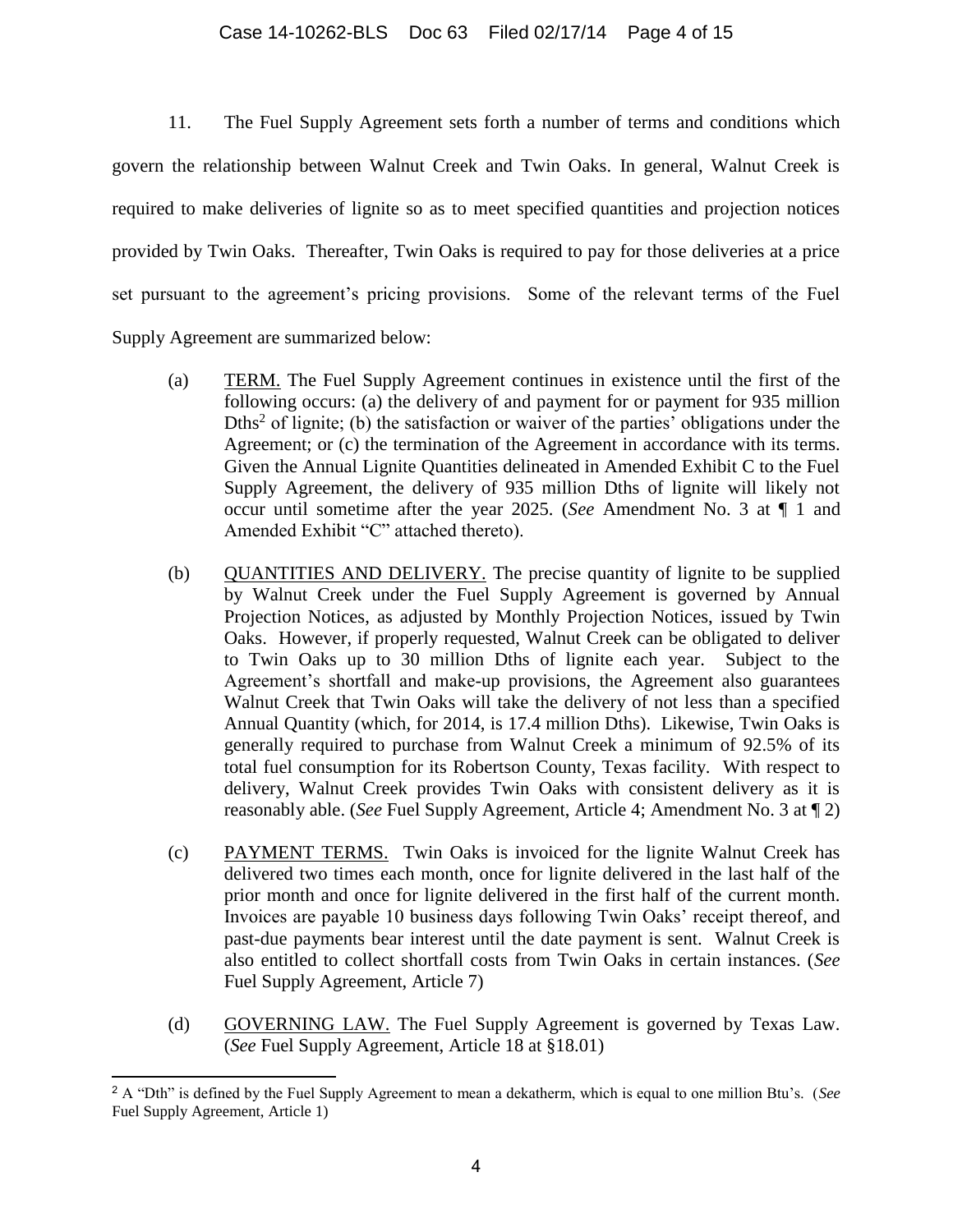### Case 14-10262-BLS Doc 63 Filed 02/17/14 Page 5 of 15

12. The quantity and value of the lignite Walnut Creek supplies to Twin Oaks pursuant to the Fuel Supply Agreement is incredibly large. By way of example, in 2013, Walnut Creek supplied Twin Oaks between 1.1 to 2.5 million Dths of lignite per month. Under the Fuel Supply Agreement's pricing terms, the total value associated with the sale of this lignite was almost \$55 million (Walnut Creek's sales for lignite supplied to Twin Oaks totaled between \$2.6 and \$5.7 million per month). Notably, only after Walnut Creek delivers the lignite does Walnut Creek receive payment from Twin Oaks pursuant to the Fuel Supply Agreement's detailed pricing mechanism.

## **C. Credit Risk & Need for Adequate Assurance**

13. On February 4, 2014, Twin Oaks advised Walnut Creek it would not make the payment due February 5, 2014 in the amount of \$2,566,471.54 for already-delivered lignite, which it never did pay. In addition, Twin Oaks would owe on February 20, 2014 an additional \$2,880,107.50 for Iignite delivered between January 16, 2014 and January 31, 2014, and \$40,717.58 for power adjustment for shipment in the period of January 1 through 31, 2014. Furthermore, Twin Oaks will owe for shipments from February 1 to February 11, estimated at this time to be \$1,404,383. Walnut Creek has become increasingly concerned with Twin Oaks' deteriorating financial condition and its ability to pay Walnut Creek for future lignite deliveries.

14. Walnut Creek's concern is exacerbated by the Twin Oaks' bankruptcy filing and its own admission that it is insolvent. *See* Twin Oaks Petition (Fil. 1) (estimating that its liabilities exceeded its assets); Declaration of Nick Rahn in Support of Chapter 11 Petitions and First Day Pleadings ("Rahn Declaration") (Fil. 4) ¶ 33 ("the Debtors could not continue to satisfy their obligations in the ordinary course of business"); *Id.* ¶ 35 ("the Debtors concluded that cash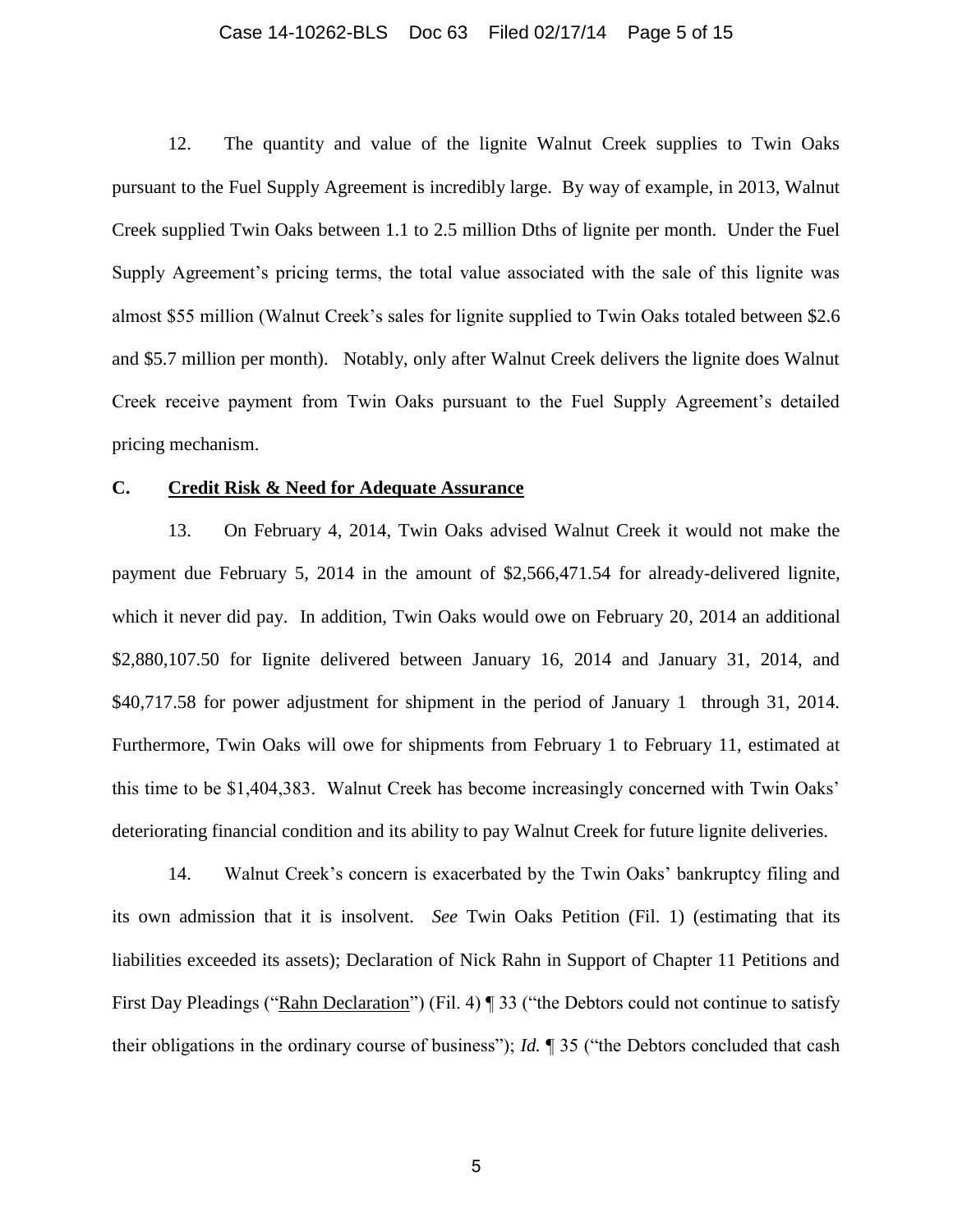on hand alone would be insufficient to fund the Debtors' operations and business plan throughout the pendency of these chapter 11 cases").

15. In addition to the Debtors' admission of insolvency, Walnut Creek is concerned about receiving payment in light of the fact that Twin Oaks is positioning itself to be sold. In his declaration, Nick Rahn stated that "'[t]he Debtors intend to explore all strategic alternatives to address the Twin Oaks Plant operating losses during these chapter 11 cases, *including a potential sale pursuant to section 363 of the Bankruptcy Code*." Rahn Declaration ¶ 31 (emphasis added).

The DIP Financing Agreement (defined below) adds as follows:

Within the time periods set forth below, Borrower shall perform each action with respect to the Cases of each of the Obligors as set forth below:

- 1. As soon as practicable, but in any event within the 90 days immediately following the Petition Date, either (i) executing a sale agreement with a stalking horse bidder relating to the sale of, at a minimum, Twin Oaks or substantially all of Twin Oaks' assets, and filing a sale motion and bidding procedures motion relating to such sale with the Bankruptcy Court, or (ii) filing a bidding procedures motion and an auction sale motion with the Bankruptcy Court to implement bidding procedures for a sale of Twin Oaks or substantially all of Twin Oaks' assets without a stalking horse bidder; in each case acceptable to the Majority Lenders in their sole discretion;
- 2. Within 120 days of the Petition Date, obtain entry of a bidding procedures order from the Bankruptcy Court approving bidding procedures for a sale of Twin Oaks or substantially all of Twin Oaks' assets;
- 3. Within 150 days of the Petition Date, obtain Bankruptcy Court approval of a sale of Twin Oaks or substantially all of Twin Oaks' assets, to the extent a successful bidder has been selected . . . .

DIP Financing Agreement Schedule 12.1; *see also* DIP Financing Motion p. 9 "Milestones") (Fil. 16). Failure to reach such milestones results in an event of default under the DIP Financing Agreement. *See* DIP Financing Agreement § 12.1(r). With the Twin Oaks' power plant set to be sold, there is absolutely no incentive for the Debtors to be concerned about maintaining a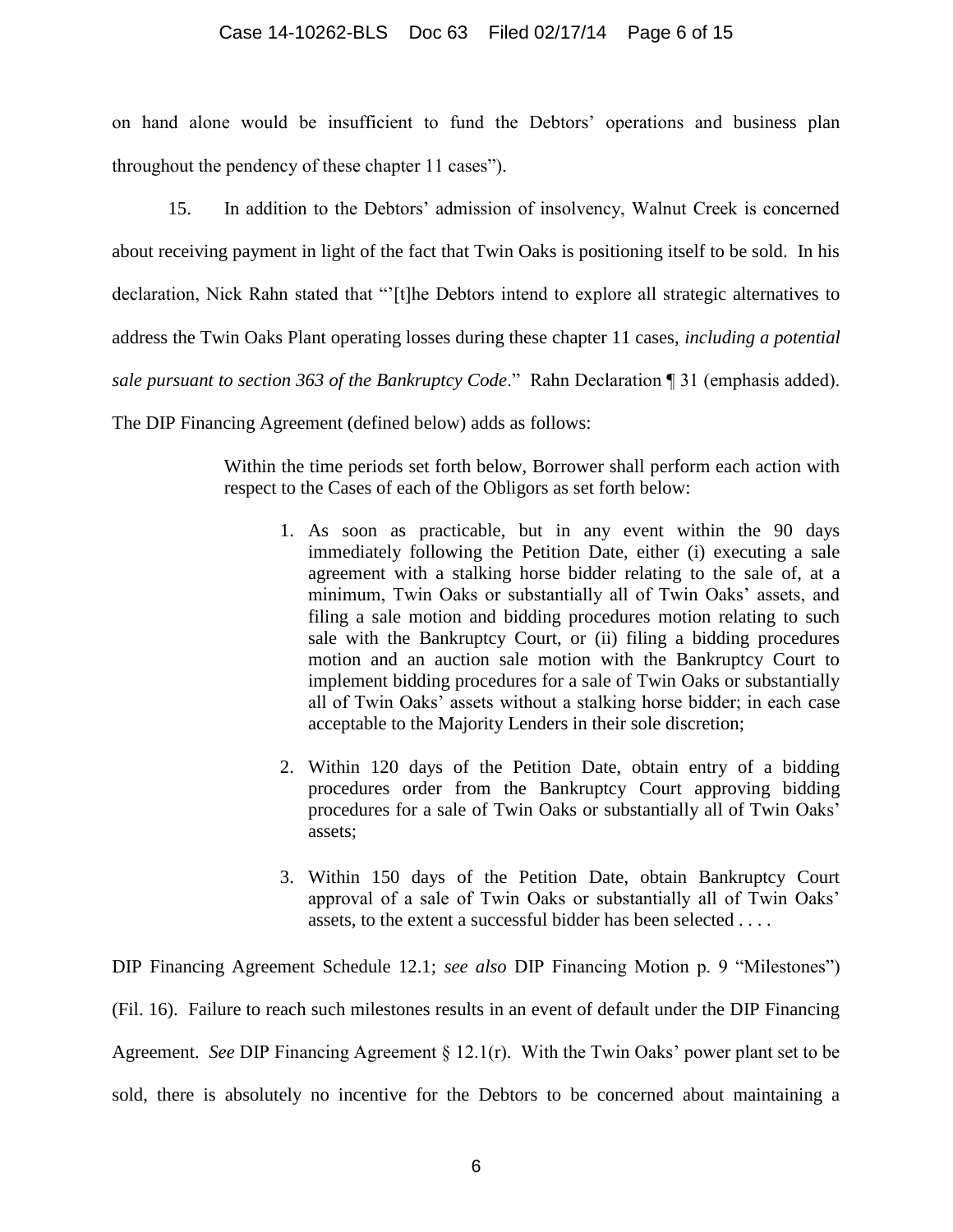#### Case 14-10262-BLS Doc 63 Filed 02/17/14 Page 7 of 15

working relationship with Walnut Creek. To that end, there is no motivation for the Debtor to assure Walnut Creek is paid for delivered lignite, especially in the weeks leading up to Twin Oaks' ultimate liquidation. Since any payment for delivered lignite is customarily in the millions of dollars, one missed payment has a significant impact on Walnut Creek.

16. Reinforcing Walnut Creek's concern that the Debtors are not concerned about making payment to Walnut Creek a priority is the fact that there is no explicit mention of Walnut Creek in the Debtors' Critical Vendor Motion (Fil. 12). The motion is devoid of any reference to Walnut Creek, presumably one of the largest - if not the largest - suppliers to any of the Debtors, and it does not appear to fall within the scope of classes to be paid by the Debtors under the motion. To date, Walnut Creek has received no indication from the Debtors that it is to be paid as a critical vendor pursuant to such motion.

17. Although the Court has approved debtor-in-possession financing and the use of cash collateral (the "DIP Financing Agreement"<sup>3</sup>), on an interim basis (the "Interim DIP Order") (Fil. 36), the DIP Financing Agreement and Interim DIP Order fail to adequately protect Walnut Creek from the risk associated with Twin Oaks' non-payment. As an initial matter, neither the DIP Financing Agreement nor the Interim DIP Order require Twin Oaks to make payment to Walnut Creek for the post-petition delivery of lignite. Although the Initial Budget contains a line item for "operating expenses", there is no explanation as to what is covered by "operating expenses" and absolutely no mention of Walnut Creek. Regardless, even if Walnut Creek was included in the budget, such budget does not impose an obligation on the Debtors to actually make payment to Walnut Creek.

18. In addition, there are 23 separate conditions that could trigger an event of default under the DIP Financing Agreement, which would terminate Twin Oaks' right to the post-

l

<sup>&</sup>lt;sup>3</sup> The DIP Financing Agreement is Exhibit C to the Debtors' DIP Financing Motion (Fil. 16).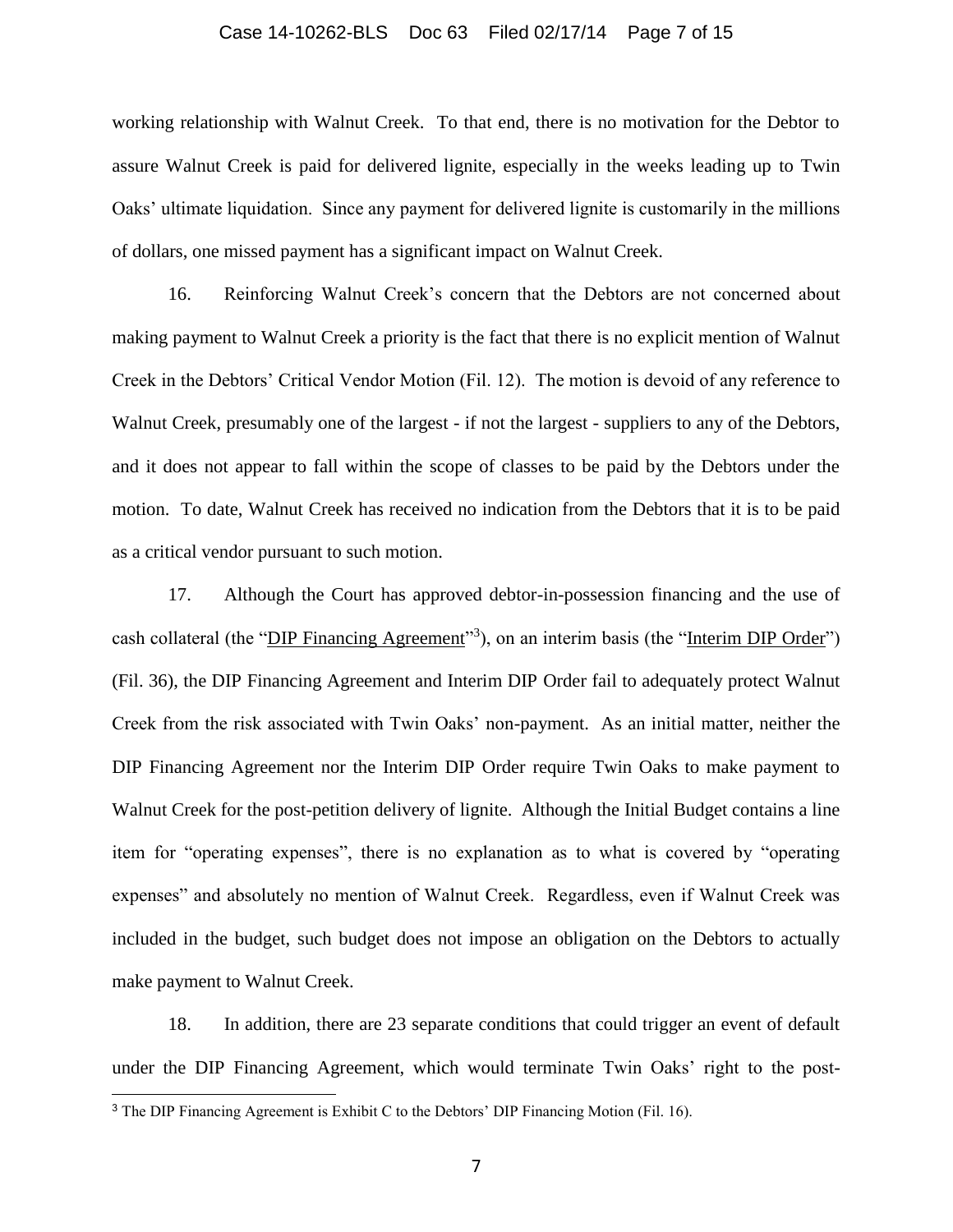#### Case 14-10262-BLS Doc 63 Filed 02/17/14 Page 8 of 15

petition financing and cash collateral. *See* DIP Financing Agreement §§ 12.1, 12.2. Neither the DIP Financing Agreement nor the Interim DIP Order provide a carve-out for amounts owed for post-petition delivered goods in the case of an event of default. As a result, Walnut Creek bears the financial risk of millions of dollars that an event of default does not occur between the date of its delivery of lignite and Twin Oaks' date of payment.

19. In light of the foregoing, and the enormous financial risk and insecurity that Walnut Creek would bear if forced to deliver lignite on credit, the Debtors should be compelled to pay Walnut Creek in advance of any delivery of lignite in the form of the Advanced Cash Payment. In addition, Walnut Creek should be authorized to suspend performance until such cash payments are received.

20. As set forth in the accompanying motion for shortened notice and expedited hearing, each delivery by Walnut Creek on credit bears an enormous financial risk. Nonetheless, in an attempt to assist Twin Oaks at the earliest stage of its bankruptcy case, and without waiving its rights, Walnut Creek will continue to ship lignite to Twin Oaks until February 20, 2014. After such date, however, Walnut Creek will immediately suspend delivery in accordance with its state law rights until the Court rules on this Motion. However, Walnut Creek will deliver lignite for one bimonthly period if Twin Oaks pay Walnut Creek cash in advance for such lignite.

#### **III. RELIEF REQUESTED**

21. By this Motion, Walnut Creek requests entry of an order compelling the Debtors to provide adequate assurance in the form of the Advanced Cash Payment as a precondition to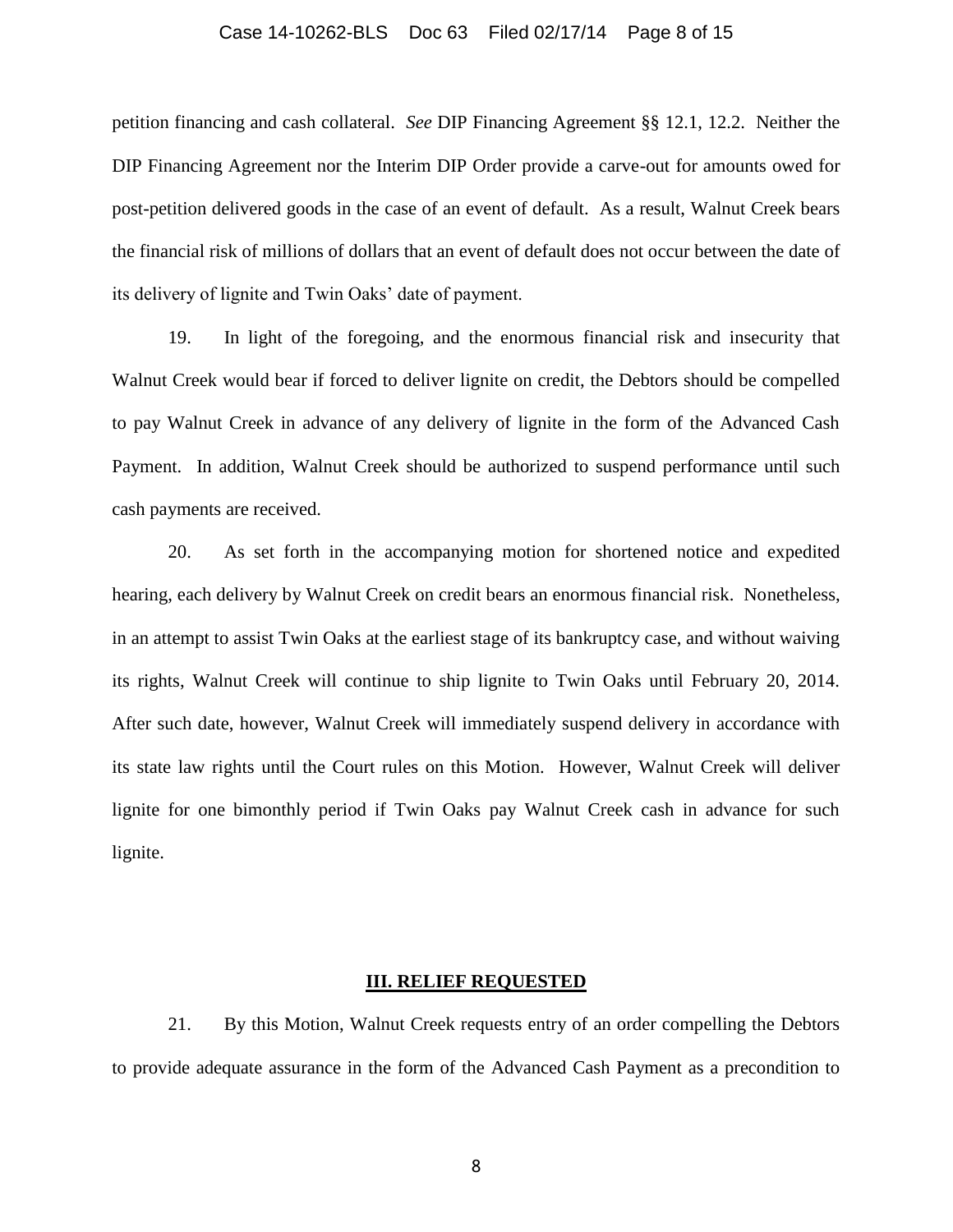Walnut Creek's shipment of lignite to Twin Oaks. In addition, Walnut Creek requests an order authorizing it to suspend performance under the Fuel Supply Agreement until such adequate assurances are received.

## **IV. BASIS FOR RELIEF REQUESTED**

## **A. Walnut Creek is Entitled to Adequate Assurance Under UCC 2-609**

22. The Fuel Supply Agreement is a contract for the sale of goods and is thus covered by the Texas Uniform Commercial Code ("TUCC"<sup>4</sup>). *See* TUCC § 2-102. Under the TUCC, Walnut Creek is entitled to adequate assurance of Twin Oaks' payment obligation when, as here, there are "reasonable grounds for insecurity." *See* TUCC § 2-609 ("Section 2-609"). Section 2-609 provides that:

> A contract for sale imposes an obligation on each party that the other's expectation of receiving due performance will not be impaired. When reasonable grounds for insecurity arise with respect to the performance of either party the other may in writing demand adequate assurance of due performance and until he receives such assurance may if commercially reasonable suspend any performance for which he has not already received the agreed return.

TUCC § 2-609.

l

23. What constitutes "reasonable" grounds for insecurity and "adequate" assurance is defined by commercial, not legal, standards. *Brisbin v. Superior Valve Co.*, 398 F.3d 279, 286 (3d Cir. 2005) (holding that supplier's demands for adequate assurance and grounds for insecurity were reasonable, given that buyer had not yet begun full-time production on contractually obligated projects over a year after contract were signed and buyer offered supplier little to no feedback on project status). Official Comment 1 to Section 2-609 of the UCC provides:

<sup>4</sup> The Texas Uniform Commercial Code is found in Title 1 of the Texas Business and Commerce Code. Instead of citing Tex. Bus. & Com. Code, all citations to the Texas Uniform Commercial Code shall be to TUCC.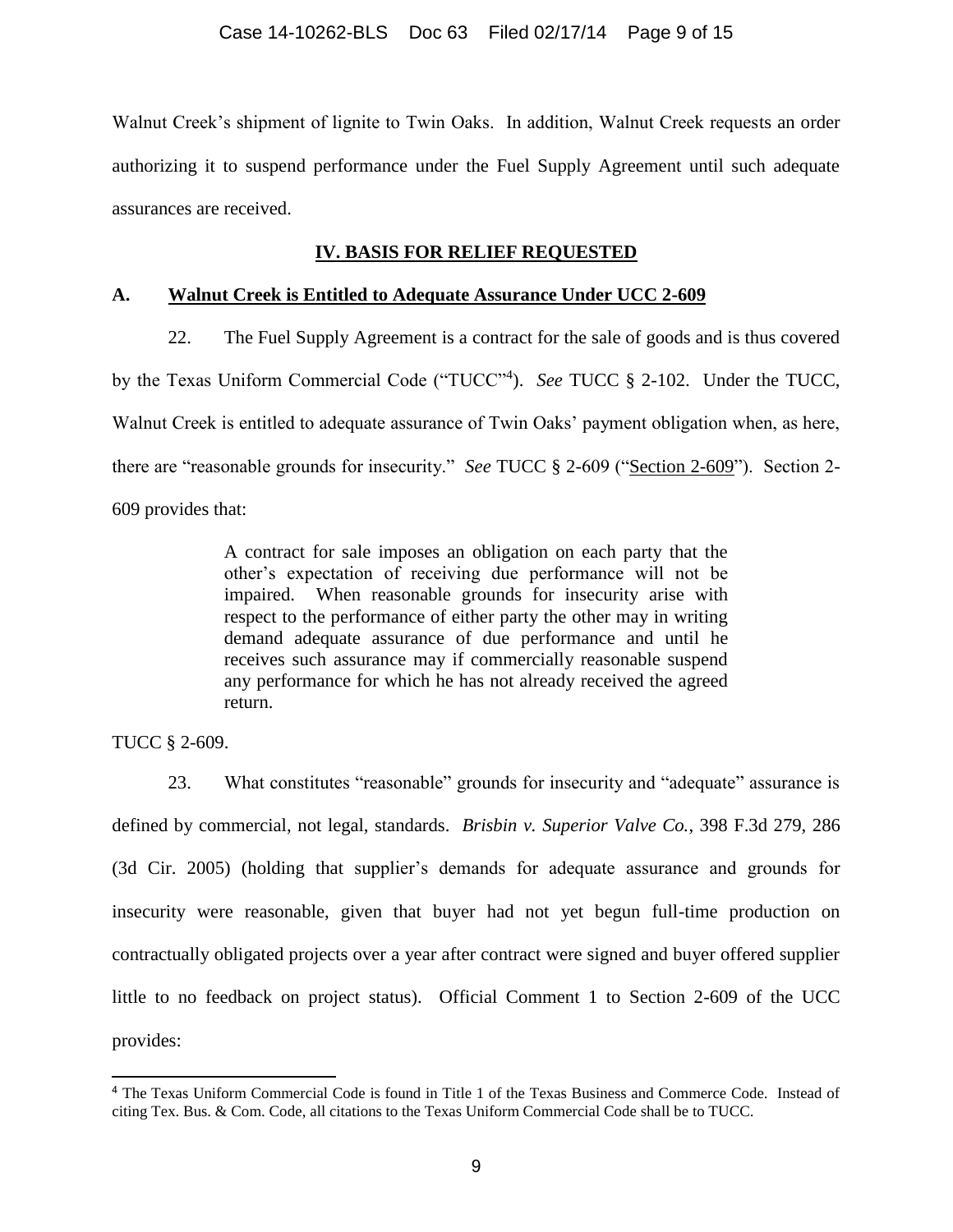The section rests on the recognition of the fact that the essential purpose of a contract between commercial men is actual performance . . . and that a continuing sense of reliance and security that the promised performance will be forthcoming when due, is an important feature of the bargain. If either the willingness or the ability of a party to perform declines materially between the time of contracting and the time for performance, the other party is threatened with the loss of a substantial part of what he has bargained for. A seller needs protection not merely against having to deliver on credit to a shaky buyer, but also against having to procure and manufacture the goods, perhaps turning down other customers. Once he has been given reason to believe that the buyer's performance has become uncertain, it is an undue hardship to force him to continue his own performance.

Section 2-609, Official Comment 1.

24. Twin Oaks' failure to pay \$2,566,471.54 to Walnut Creek on February 5, 2014 alone qualifies as reasonable grounds for insecurity giving rise to the seller's right to demand adequate assurance of due performance. *See Reich v. Republic of Ghana*, 2002 WL 142610, at \*4 (S.D.N.Y. Jan. 31, 2002) (citing *Hornell Brewing Co., Inc. v. Spry*, 664 N.Y.S.2d. 698, 703 (N.Y. Sup. Ct. 1997) ("reasonable grounds for insecurity can arise form the sole fact that a buyer has fallen behind in his account with the seller")); *Kunian v. Dev. Corp. of America*, 334 A.2d 427, 422 (1973) (holding that seller had reasonable grounds for insecurity when seller failed to pay amounts due under outstanding invoices).

25. In addition to Twin Oaks' failure to make payment to Walnut Creek on February 5, 2014, Walnut Creek has substantial grounds for insecurity warranting adequate assurance given Twin Oaks' admitted insolvency, the Debtors' stated intent to sell Twin Oaks, and the lack of safeguards and protections provided in the DIP Financing Agreement and Interim DIP Order. *See* ¶ 14, supra. Walnut Creek has ample reasonable grounds to be concerned as to whether Twin Oaks will pay for the post-petition lignite that it will demand that Walnut Creek supply on credit.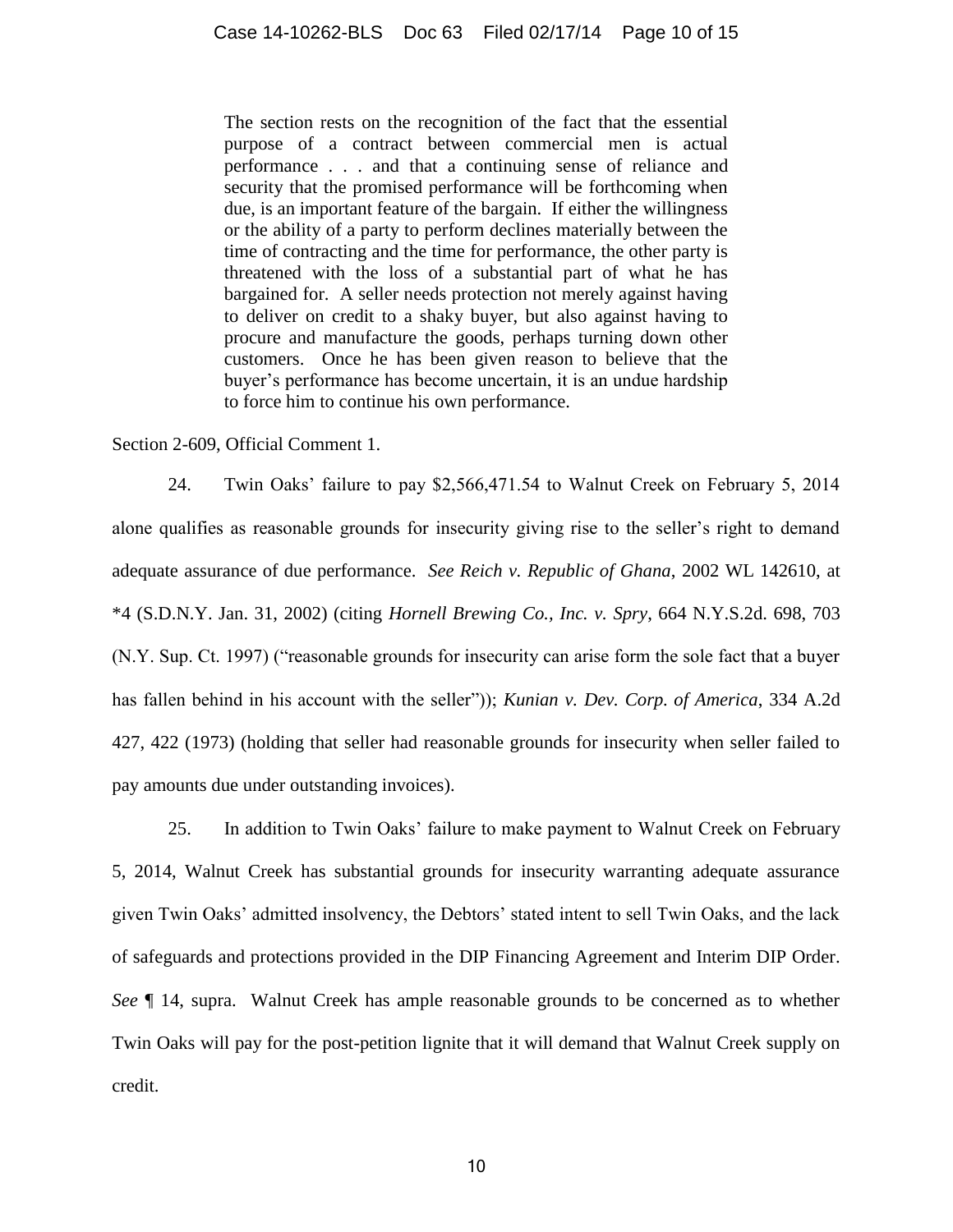## Case 14-10262-BLS Doc 63 Filed 02/17/14 Page 11 of 15

26. As noted above, Walnut Creek is not seeking payment of its pre-petition claim, nor is Walnut Creek seeking to terminate the Fuel Supply Agreement. Walnut Creek seeks only to be adequately assured of payment for its delivery of post-petition lignite. Numerous courts have protected the supplier in similar situations by requiring cash in advance.

- The supplier in *In re Kellstrom Indus., Inc.*, 282 B.R. 787 (Bankr. D. Del. 2002) stopped delivery of good despite the fact that debtor already had legal title to goods which the debtor sought to sell pursuant to 11 U.S.C. § 363. The bankruptcy court held that passage of title as part of contract did not eliminate or impair supplier's right to stop delivery of parts under UCC §§ 2-702 and 2-507. *Id*. at 791. However, the court allowed the debtor to sell the goods provided that adequate protection was afforded the supplier. The court held that "the sale of Parts free and clear of [supplier's] right to withhold and stop delivery be *conditioned upon full payment in cash* for all of the Parts to be delivered under the Agreement." *Id*. at 794 (emphasis added).
- The bankruptcy court in *Ike Kempner & Bros., Inc. v. U.S. Shoe Corp. (In re Ike Kempner & Bros.)*, 4 B.R. 31, 32-33 (Bankr. E.D. Ark. 1980) ordered a supplier to continue to ship product subject to a pre-petition contract conditioned on debtor *paying supplier prior to shipment.*
- The supplier in *Sportfame of Ohio, Inc. v. Wilson Sporting Goods, Co. (In re Sportfame of Ohio, Inc.)*, 40 B.R. 47, 48 (Bankr. N.D. Ohio 1984) had refused to ship goods pre-petition due to debtor's pre-petition arrears and continued to refuse to ship post-petition. The bankruptcy court ordered the supplier to resume shipping and "the debtor shall be *required to pay cash* either in advance or upon receipt of goods." *Id*. at 53 (emphasis added). Under these facts, the supplier could not show it would suffer harm if paid in cash in advance or upon receipt, as compared to significant harm to debtor's business if supplier did not resume supplying goods. *Id*.
- In *Blackwelder Furniture Co., Inc. v. Drexel-Heritage Furnishings, Inc. (In re Blackwelder Furniture Co., Inc.)*, 7 B.R. 328, 341 (Bankr. W.D.N.C. 1980), the bankruptcy court ordered pre-petition suppliers to continue shipping goods for *cash*. The court determined that if dealings between the debtor and supplier were "*put on a cash basis*" the supplier would not suffer harm, versus the irreparable harm to debtor's business if the goods were not supplied. *Id*. at 337 (emphasis added).
- 27. Additionally, this Court has the authority to compel Twin Oaks to provide Walnut

Creek with the appropriate adequate assurance pursuant to 11 U.S.C. § 105(a) which provides a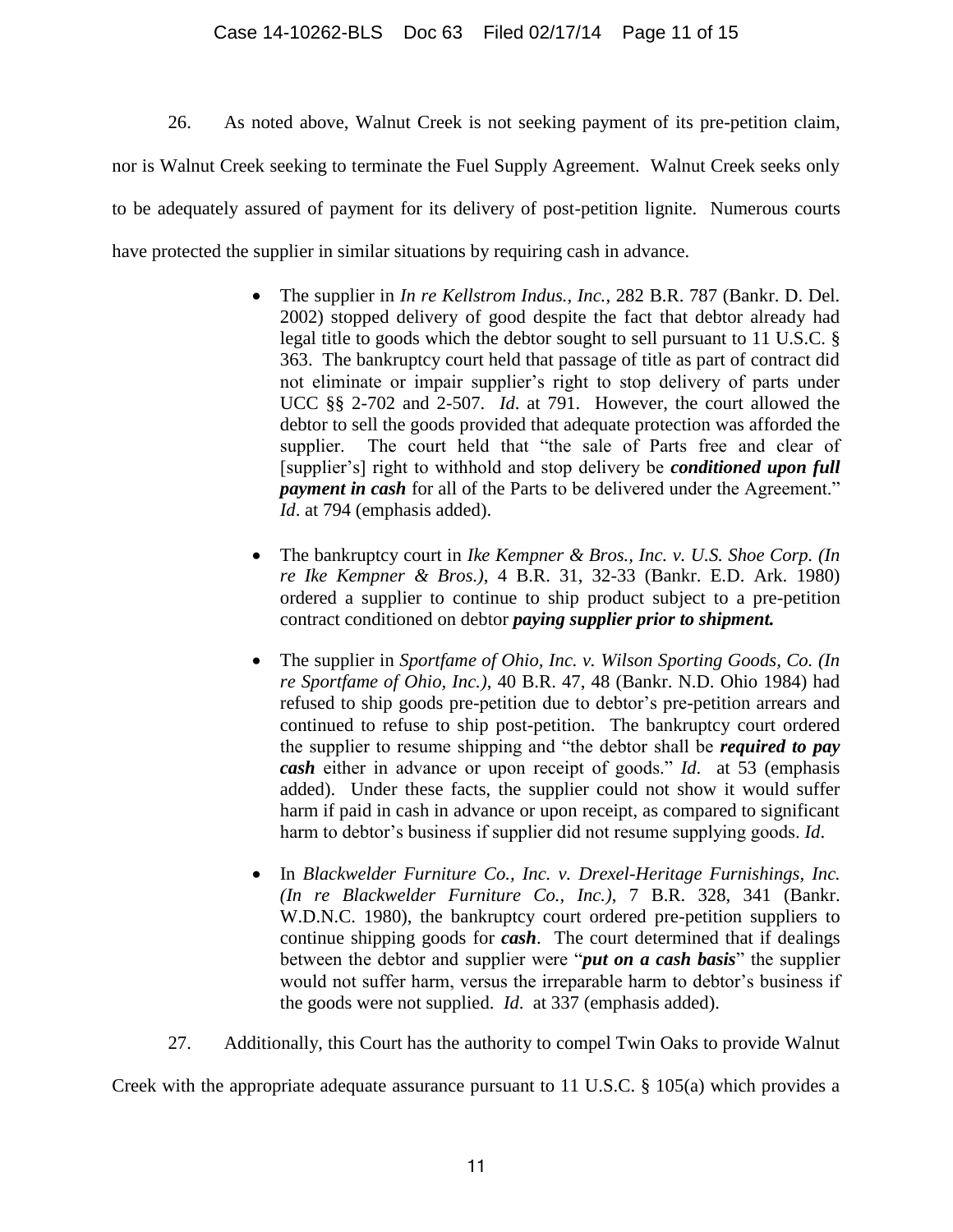#### Case 14-10262-BLS Doc 63 Filed 02/17/14 Page 12 of 15

bankruptcy court with broad powers in the administration of a bankruptcy case. Section 105(a) provides that "[t]he court may issue any order, process or judgment that is necessary or appropriate to carry out the provisions of [the Bankruptcy Code]." 11 U.S.C.  $\S$  105(a). Section 105(a) gives the court general equitable powers, as long as such powers are applied in a manner consistent with the Bankruptcy Code. *See, e.g.*, *In re Morristown & Erie R. Co.*, 885 F.2d 98, 100 (3d Cir. 1989).

### **B. Walnut Creek Is Authorized to Suspend Performance**

28. Walnut Creek should be authorized to suspend delivery of lignite absent cash-inadvance as adequate assurance under at least three separate section of the TUCC -  $\S$  2-609(a),  $\S$  $2-702(a)$ , and § 2-610(3).

## **(i) Justified Refusal to Deliver Under Section 2-609**

29. Walnut Creek is justified in refusing to deliver post-petition lignite pursuant to Section 2-609(1), which provides, in pertinent part, that "when reasonable grounds for insecurity arise with respect to performance of either party the other may in writing demand adequate assurance of due performance *and until he receives such assurance may if commercially reasonable suspend any performance for which he has not already received the agreed return*." TUCC § 2-609 (emphasis added). As noted above, Walnut Creek had and continues to have sufficient grounds to demand adequate assurance.

30. Until Twin Oaks provides adequate assurance, Walnut Creek has the statutory right to suspend performance. *See Reich*, 2002 WL 142610, at \*4 ("because [debtor] failed to provide the requested assurances within a reasonable amount of time, [creditor] was justified" in suspending performance); *In re Amica, Inc.*, 135 B.R. 534, 550-51, 556 (Bankr. N.D. Ill. 1992) (failure of buyer to provide adequate assurance within a reasonable time is a repudiation, which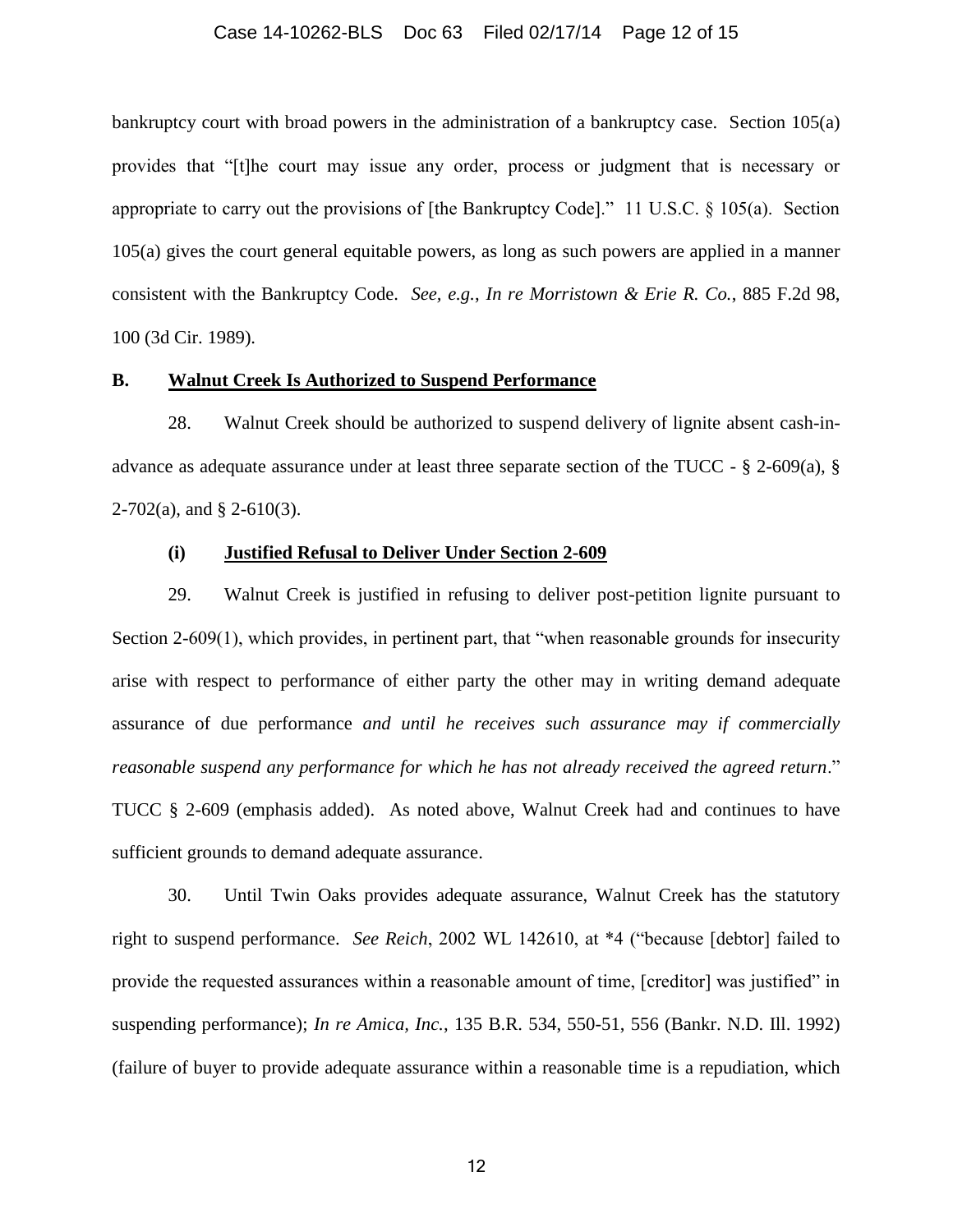#### Case 14-10262-BLS Doc 63 Filed 02/17/14 Page 13 of 15

grants seller the right to withhold performance); *Kunian*, 334 A.2d at 433 ("defendant's failure, therefore, to provide adequate assurance of due performance within a reasonable time after the request and after the action had been brought was a repudiation of the contract and the plaintiff was excused from further performance").

### **(ii) Justified Refusal to Deliver Under Section 2-702**

31. Walnut Creek is further justified in refusing to deliver post-petition lignite pursuant to TUCC  $\S$  2-702(a) ("Section 2-702"), which provides that the seller "may refuse delivery except for cash" when it "discovers the buyer to be insolvent." TUCC  $\S$  2-702(a). As noted above, Twin Oaks has conceded insolvency in its Petition and the Declaration of Nick Rahn. *See* ¶ 14, supra.

### **(iii) Justified Refusal to Deliver Under Section 2-610**

32. Walnut Creek is justified in refusing to deliver post-petition lignite pursuant to TUCC § 2-610 ("Section 2-610"), which provides that "[w]hen either party repudiates the contract with respect to a performance not yet due the loss of which will substantially impair the value of the contract to the other, the aggrieved party may . . . suspend his own performance . . . ." *See* TUCC § 2-610(3). The commencement of the bankruptcy cases by Twin Oaks constituted an anticipatory repudiation of the Fuel Supply Agreement. *See Central Trust Co. v. Chicago Auditorium Ass'n*, 240 U.S. 581, 592 (1916) ("proceedings, whether voluntary or involuntary, resulting in an adjudication of bankruptcy, are the equivalent of an anticipatory breach of an executory agreement.").

33. This central tenant of *Central Trust* has never been overturned, and, indeed, has been widely cited. *See City Bank farmers Trust Co. v. Irving Trust Co.*, 299 U.S. 433, 440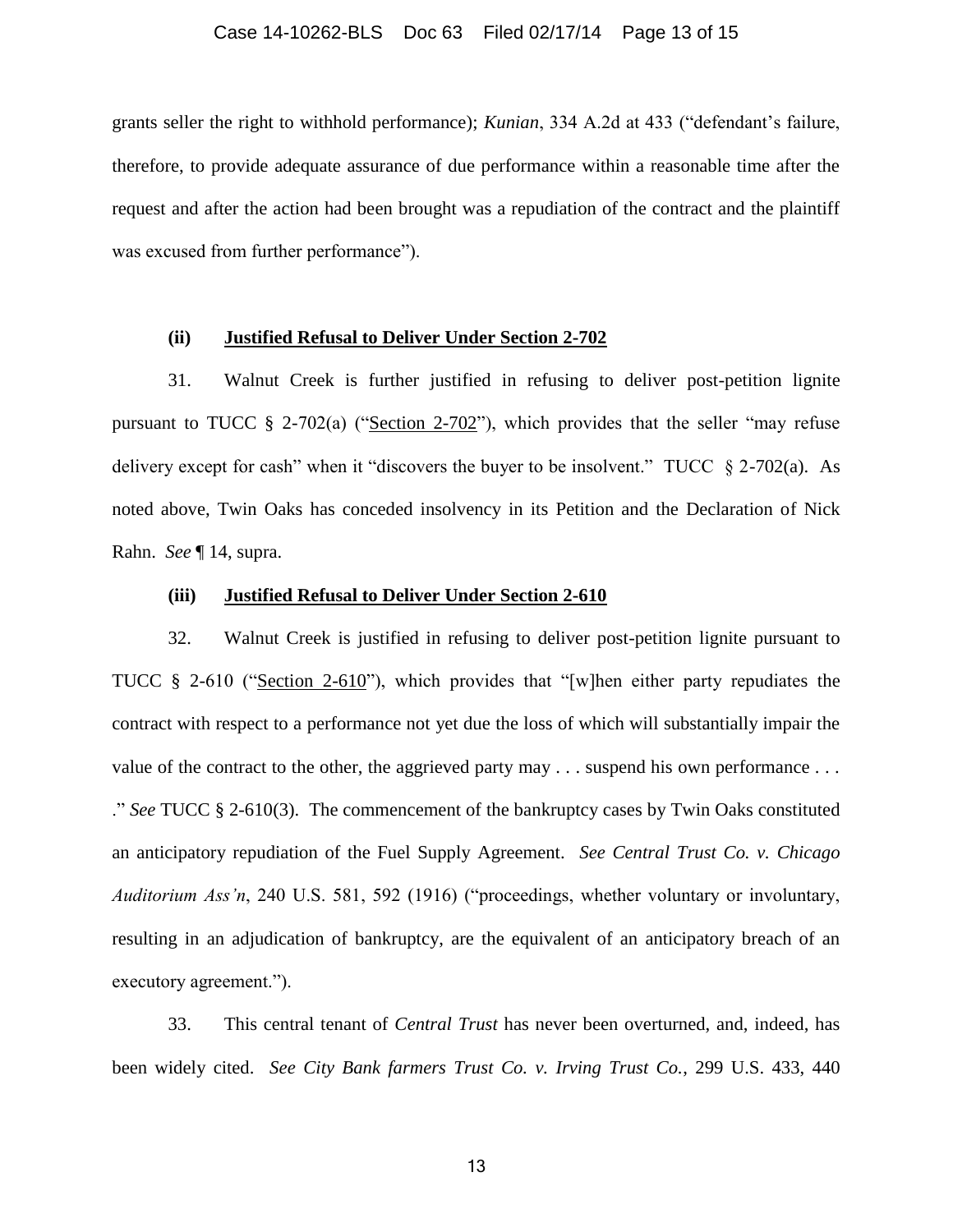#### Case 14-10262-BLS Doc 63 Filed 02/17/14 Page 14 of 15

(1937) citing *Central Trust* ("[b]ankruptcy of the obligor is an anticipatory breach of an executory contract"); *Heyward v. Goldsmith*, 269 F. 946, 949 (3d Cir. 1921) ("bankruptcy proceedings, whether voluntary or involuntary, resulting in an adjudication of bankruptcy, are the equivalent of an anticipatory breach of an executory agreement"); *In re Palace Quality Servs. Indus.*, 283 B.R. 868, 904 at n. 37 (Bankr. E.D. Mich. 2002) ("if the purchaser under the contract filed for bankruptcy, the seller would have the right to cease providing the goods or services under that contract because of the debtor/purchaser's anticipatory breach").

### **(iv) State Law Rights Survive Bankruptcy Filing**

34. The commencement of the bankruptcy case does not vitiate Walnut Creek's state law rights under the TUCC. In fact, bankruptcy courts have specifically upheld a seller's postpetition right to refuse delivery to a debtor under Section 2-702. *See In re Trico Steel Co., LLC, Inc.*, 302 B.R. 489 (D. De. 2003) (bankruptcy court and district court affirmed supplier's right to stop shipment of goods in transit under UCC §§ 2-702(1) and 2-705(2) upon learning of debtor's insolvency); *In re Kellstrom Indus., Inc.*, 282 B.R. 787 (Bank. D. Del. 2002) (after bankruptcy filing, supplier stopped shipment under UCC § 2-702; court held that proper adequate protection required the debtor to pay the supplier in full in cash for all of the parts to be delivered under the contract); *Morrison Indus., L.P. v. Hiross, Inc. (In re Morrison Indus., L.P.)*, 175 B.R. 5 (Bank. W.D.N.Y 1994) (supplier refused to ship under UCC §2-702 and debtor brought an action to compel turnover of goods; court dismissed the complaint on its merits, holding that supplier had the right to stop delivery under UCC §2-702); *National Sugar Refining Co. v. Czarnikow, Inc. (In re Nat'l Sugar Refining Co.)*, 27 B.R. 565 (S.D.N.Y. 1983) (seller was not required to seek relief from the automatic stay prior to exercising right to stop shipment under UCC § 2-702).